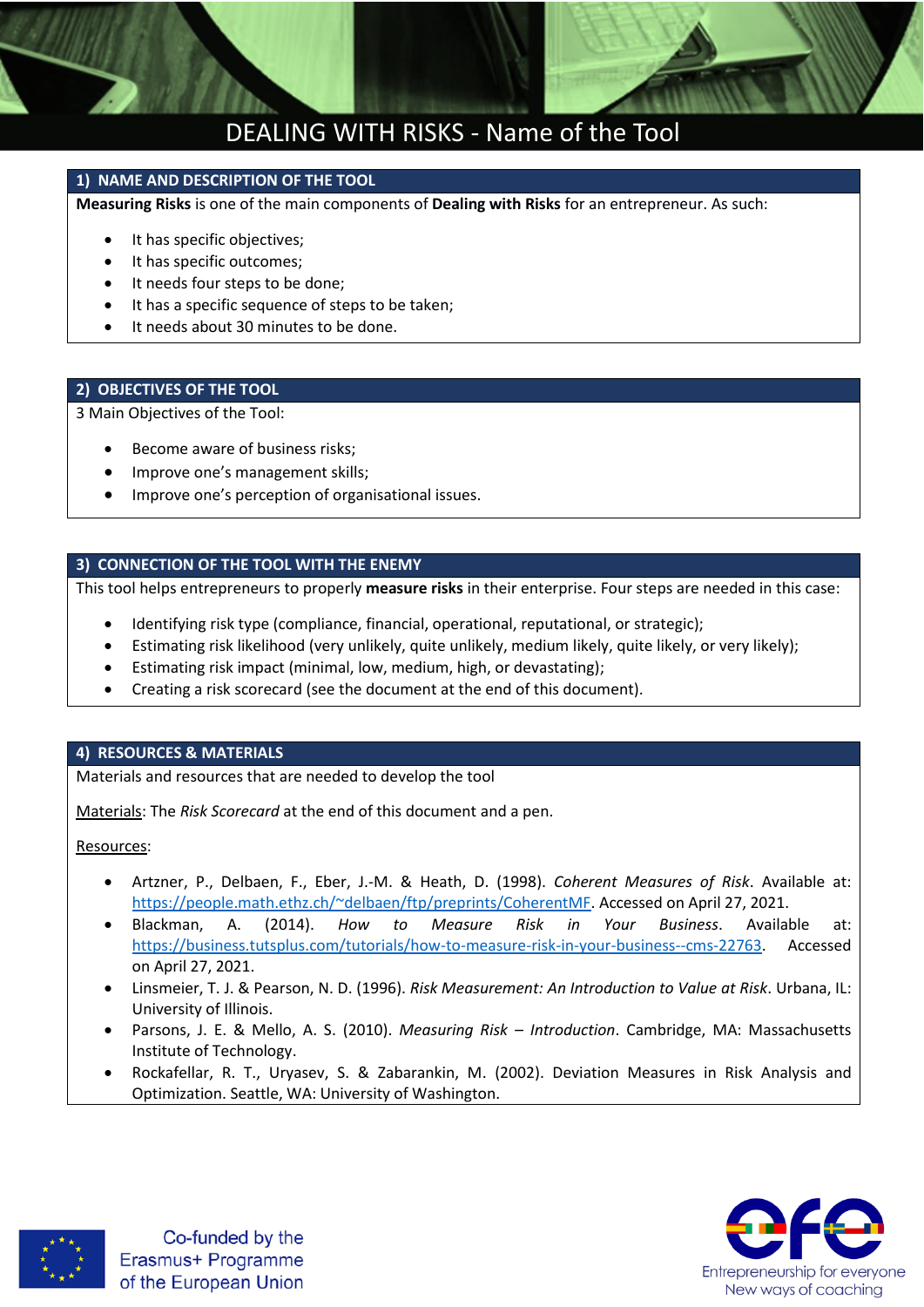# DEALING WITH RISKS - Name of the Tool

### **5) IMPLEMENTATION OF THE TOOL**

The sequence of steps and an approximate timing of the actions to be taken are as follows:

- Step 1, 15 minutes. *Identifying risk type by asking oneself the following questions*:
	- *Compliance risk*:
		- $\circ$  Are we expanding to any new markets that may expose us to new regulatory requirements?
		- o How sure are we that we have been complying with every single rule and regulation that applies to our business?
		- $\circ$  If we hire more employees, does that expose us to any new employment regulations?
		- $\circ$  What if the government decided to put new, onerous restrictions on our core business activity?
		- o What if there's a rule we have unwittingly been breaking, and we have to pay a fine?
	- *Financial risk*:
		- o Are we doing business internationally, or planning to? How vulnerable are we to changes in exchange rates?
		- o Do we have a high debt load? How much of it is at variable rates?
		- $\circ$  How much money do our clients owe us, and what would happen if many of them were late paying?
		- o What if our biggest client went bust and couldn't pay its latest bill?
		- $\circ$  What if the interest rate on our loans increased dramatically? Could we still pay?
	- *Operational risk*:
		- $\circ$  Do we have sufficient controls on the flow of money in and out of the company? Are we liable to losses either from abuse/scams or from human error?
		- o How reliable are our systems and technology? How often do they fail?
		- o What natural disasters are possible in our location?
		- o What would happen if we lost power for more than 24 hours?
		- o Would the loss of a key employee cause serious problems?
	- *Reputational risk:*
		- o Do we have any effective ways of gauging public sentiment? Do we have PR people or other staff who are capable of managing a crisis?
		- $\circ$  How would our business be affected by a mass of negative comments on social media?
		- o Is there a chance of a major lawsuit against us from customers or other businesses?
		- o What if one of our key employees became involved in a scandal?
		- o What would happen if we got a negative review from a very influential magazine or website?
	- *Strategic risk*:
		- o Can people survive without our product/service?
		- $\circ$  Is the business highly dependent on a particular technology that could be superseded?
		- o Is there a chance that what we provide will simply go out of fashion?
		- o What if the cost of our raw materials doubled?
		- o What would happen if a powerful competitor entered the market and started a price war?
- Step 2, 5 minutes. *Estimating risk likelihood by scoring it as "very unlikely", "quite unlikely", "medium likely", "quite likely", or "very likely") on a scale from 1 to 5.*
- Step 3, 5 minutes. *Estimating risk impact (minimal, low, medium, high, or devastating risk) by scoring it as*  "minimal impact", "low impact", "medium impact", "high impact", or "devastating impact" on a scale from *1 to 5.*
- Step 4, 5 minutes. *Creating a risk scorecard* (see the document at the end of this document) by multiplying the two scores.





Co-funded by the Erasmus+ Programme of the European Union